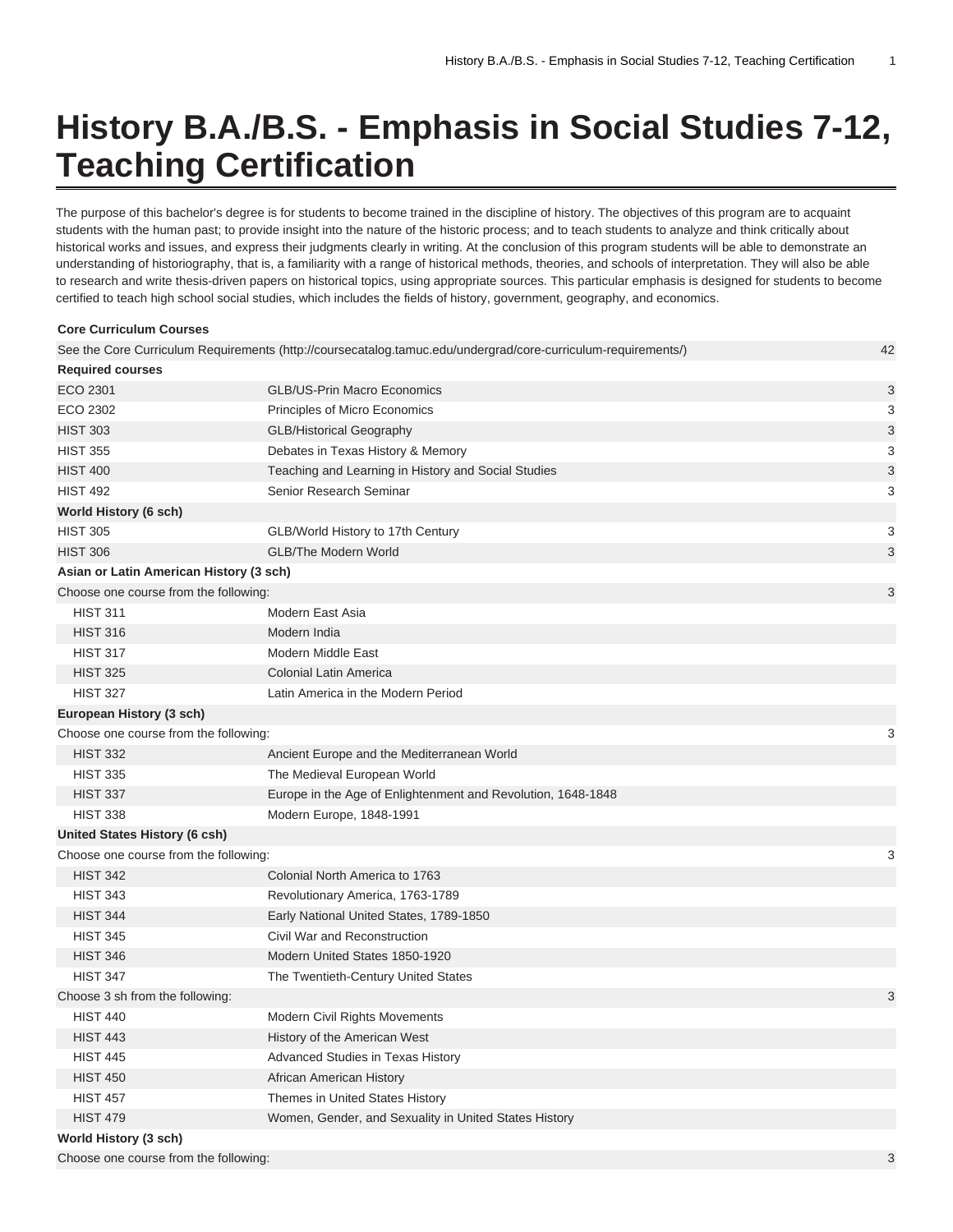| <b>HIST 408</b>                                | <b>GLB/Themes in World History</b>                                                                                                              |     |
|------------------------------------------------|-------------------------------------------------------------------------------------------------------------------------------------------------|-----|
| <b>HIST 412</b>                                | Mapping Our World: An Introduction to Cartography                                                                                               |     |
| <b>HIST 413</b>                                | GLB/Food in World History                                                                                                                       |     |
| <b>HIST 414</b>                                | <b>GLB/Global Enviro History</b>                                                                                                                |     |
| <b>HIST 417</b>                                | History of the Ottoman Empire                                                                                                                   |     |
| <b>HIST 418</b>                                | Themes in Asian or Middle East History                                                                                                          |     |
| <b>HIST 428</b>                                | History of Modern Mexico                                                                                                                        |     |
| <b>HIST 432</b>                                | The Late Antique Mediterranean World                                                                                                            |     |
| <b>HIST 433</b>                                | A Feudal Society                                                                                                                                |     |
| <b>HIST 434</b>                                | The European Reformations                                                                                                                       |     |
| <b>HIST 436</b>                                | Russia and the Soviet Union from Peter to Putin                                                                                                 |     |
| <b>HIST 473</b>                                | Women and Gender in European History                                                                                                            |     |
| <b>HIST 497</b>                                | Special Topics in History (HIST 497 may be applied to the appropriate category according to its topic and<br>may be repeated as topics change.) |     |
| International and Comparative Politics (3 sch) |                                                                                                                                                 |     |
| Choose one course from the following:          |                                                                                                                                                 | 3   |
| <b>PSCI 331</b>                                | European Political System                                                                                                                       |     |
| <b>PSCI 332</b>                                | <b>GLB/Democ &amp; Democratization</b>                                                                                                          |     |
| <b>PSCI 333</b>                                | GLB/Non-European Polit Systm                                                                                                                    |     |
| <b>PSCI 342</b>                                | GLB/Intro to Global Pub Pol                                                                                                                     |     |
| <b>PSCI 430</b>                                | <b>Rev &amp; Revolutionary Movmt</b>                                                                                                            |     |
| <b>PSCI 437</b>                                | <b>GLB/Foreign Policy</b>                                                                                                                       |     |
| <b>PSCI 438</b>                                | <b>GLB/International Relations</b>                                                                                                              |     |
| American Government (9 sch)                    |                                                                                                                                                 |     |
| Choose 3 courses from the following:           |                                                                                                                                                 | 9   |
| <b>PSCI 341</b>                                | American Presidency                                                                                                                             |     |
| <b>PSCI 344</b>                                | Amer Pol Par/Electoral Po                                                                                                                       |     |
| <b>PSCI 345</b>                                | <b>Public Opinion</b>                                                                                                                           |     |
| <b>PSCI 346</b>                                | Intro to Public Policy                                                                                                                          |     |
| <b>PSCI 437</b>                                | <b>GLB/Foreign Policy</b>                                                                                                                       |     |
| <b>PSCI 441</b>                                | <b>Congressional Politics</b>                                                                                                                   |     |
| <b>PSCI 442</b>                                | <b>Constitutional Law</b>                                                                                                                       |     |
| <b>PSCI 443</b>                                | Civil Libs & Civil Rights                                                                                                                       |     |
| <b>Political Theory (3 sch)</b>                |                                                                                                                                                 |     |
| Choose one course from the following:          |                                                                                                                                                 | 3   |
| <b>PSCI 410</b>                                | GLB/The Quest for Order, Justice, and Community                                                                                                 |     |
| <b>PSCI 411</b>                                | GLB/Liberty, the State, and the Person                                                                                                          |     |
| <b>PSCI 412</b>                                | GLB/The Age of Ideology                                                                                                                         |     |
| <b>PSCI 430</b>                                | Rev & Revolutionary Movmt                                                                                                                       |     |
| <b>Teacher Education Courses</b>               |                                                                                                                                                 |     |
| <b>RDG 380</b>                                 | Comprehension and Vocabulary in Middle and High Schools                                                                                         | 3   |
| <b>SED 300</b>                                 | <b>Teaching Profession</b>                                                                                                                      | 3   |
| <b>HIST 400</b>                                | Teaching and Learning in History and Social Studies                                                                                             | 3   |
| <b>SED 400</b>                                 | Pedagogy and Classroom Management in Field-based Environments                                                                                   | 3   |
| <b>SED 401</b>                                 | Technology Infused Curriculum and Assessment in Field-based Environments                                                                        | 3   |
| <b>SED 405</b>                                 | Secondary Residency in Teaching                                                                                                                 | 6   |
| <b>Support Courses</b>                         |                                                                                                                                                 |     |
| <b>PSY 300</b>                                 | Learning Processes and Development                                                                                                              | 3   |
| <b>Total Hours</b>                             |                                                                                                                                                 | 120 |
|                                                |                                                                                                                                                 |     |